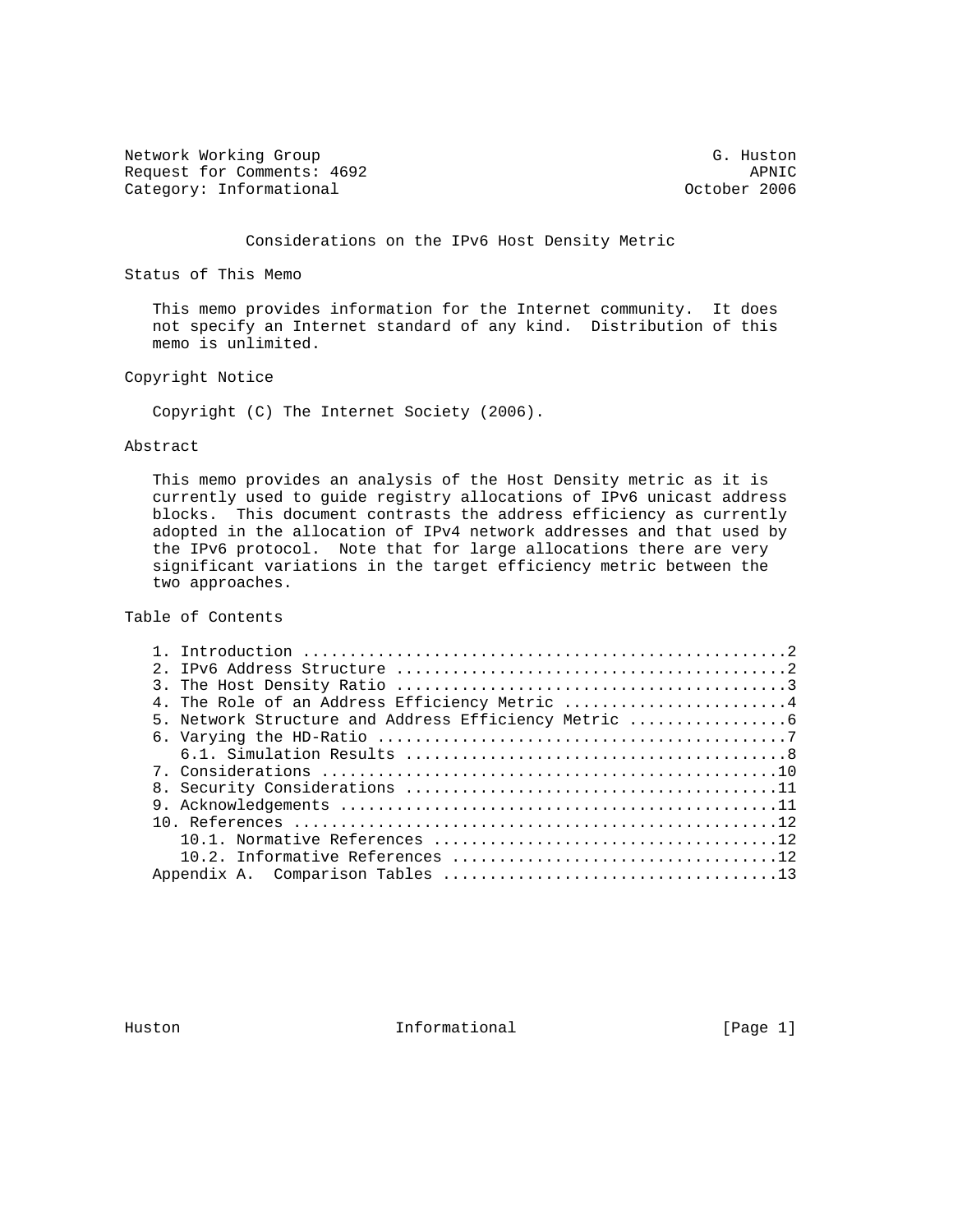# 1. Introduction

 Metrics of address assignment efficiency are used in the context of the Regional Internet Registries' (RIRs') address allocation function. Through the use of a common address assignment efficiency metric, individual networks can be compared to a threshold value in an objective fashion. The common use of this metric is to form part of the supporting material for an address allocation request, demonstrating that the network has met or exceeded the threshold address efficiency value, and it forms part of the supportive material relating to the justification of the allocation of a further address block.

 Public and private IP networks have significant differences in purpose, structure, size, and technology. Attempting to impose a single efficiency metric across this very diverse environment is a challenging task. Any address assignment efficiency threshold value has to represent a balance between stating an achievable outcome for any competently designed and operated service platform while without setting a level of consumption of address resources that imperils the protocol's longer term viability through consequent address scarcity. There are a number of views relating to address assignment efficiency, both in terms of theoretic analyses of assignment efficiency and in terms of practical targets that are part of current address assignment practices in today's Internet.

 This document contrasts the address efficiency metric and threshold value as currently adopted in the allocation of IPv4 network addresses and the framework used by the address allocation process for the IPv6 protocol.

2. IPv6 Address Structure

 Before looking at address allocation efficiency metrics, it is appropriate to summarize the address structure for IPv6 global unicast addresses.

 The general format for IPv6 global unicast addresses is defined in [RFC4291] as follows (Figure 1).

 | 64 - m bits | m bits | 64 bits | +------------------------+-----------+----------------------------+ | global routing prefix | subnet ID | interface ID | +------------------------+-----------+----------------------------+

IPv6 Address Structure

Figure 1

Huston **Informational Informational** [Page 2]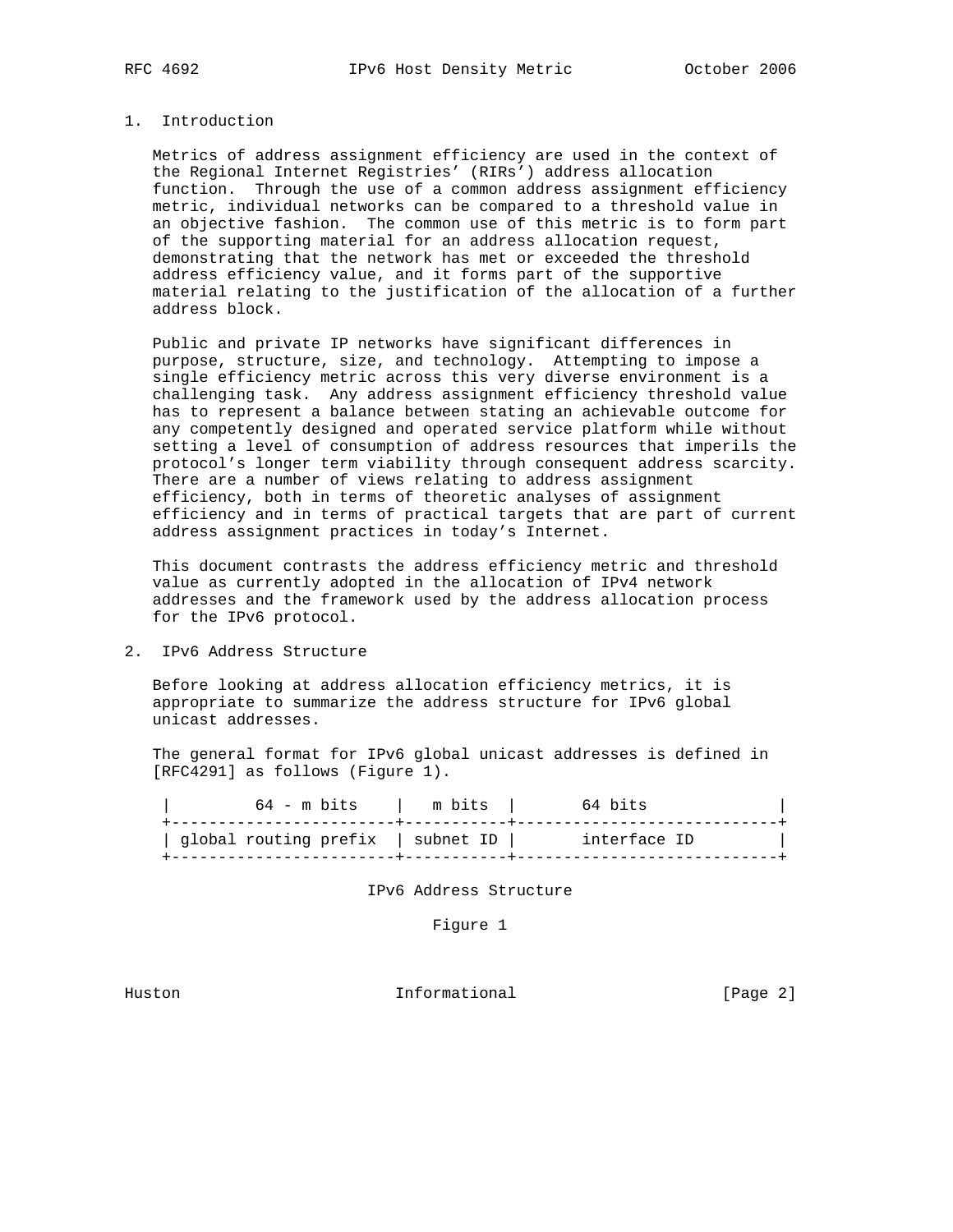Within the current policy framework for allocation of IPv6 addresses in the context of the public Internet, the value for 'm' in the figure above, referring to the subnet ID, is commonly a 16-bit field. Therefore, the end-site global routing prefix is 48 bits in length, the per-customer subnet ID is 16 bits in length, and the interface ID is 64 bits in length [RFC3177].

 In relating this address structure to the address allocation function, the efficiency metric is not intended to refer to the use of individual 128-bit IPv6 addresses nor that of the use of the 64 bit subnet prefix. Instead, it is limited to a measure of efficiency of use of the end-site global routing prefix. This allocation model assumes that each customer is allocated a minimum of a single /48 address block. Given that this block allows 2^16 possible subnets, it is also assumed that a /48 allocation will be used in the overall majority of cases of end-customer address assignment.

 The following discussion makes the assumption that the address allocation unit in IPv6 is an address prefix of 48 bits in length, and that the address assignment efficiency in this context is the efficiency of assignment of /48 address allocation units. However, the analysis presented here refers more generally to end-site address allocation practices rather than /48 address prefixes in particular, and is applicable in the context of any size of end-site global routing prefix.

3. The Host Density Ratio

 The "Host Density Ratio" was first described in [RFC1715] and subsequently updated in [RFC3194].

The "H Ratio", as defined in RFC 1715, is:

 log (number of objects) H = ---------------------- available bits

Figure 2

 The argument presented in [RFC1715] draws on a number of examples to support the assertion that this metric reflects a useful generic measure of address assignment efficiency in a range of end-site addressed networks, and furthermore that the optimal point for such a utilization efficiency metric lies in an H Ratio value between 0.14 and 0.26. Lower H Ratio values represent inefficient address use, and higher H Ratio values tend to be associated with various forms of additional network overhead related to forced re-addressing operations.

Huston Informational [Page 3]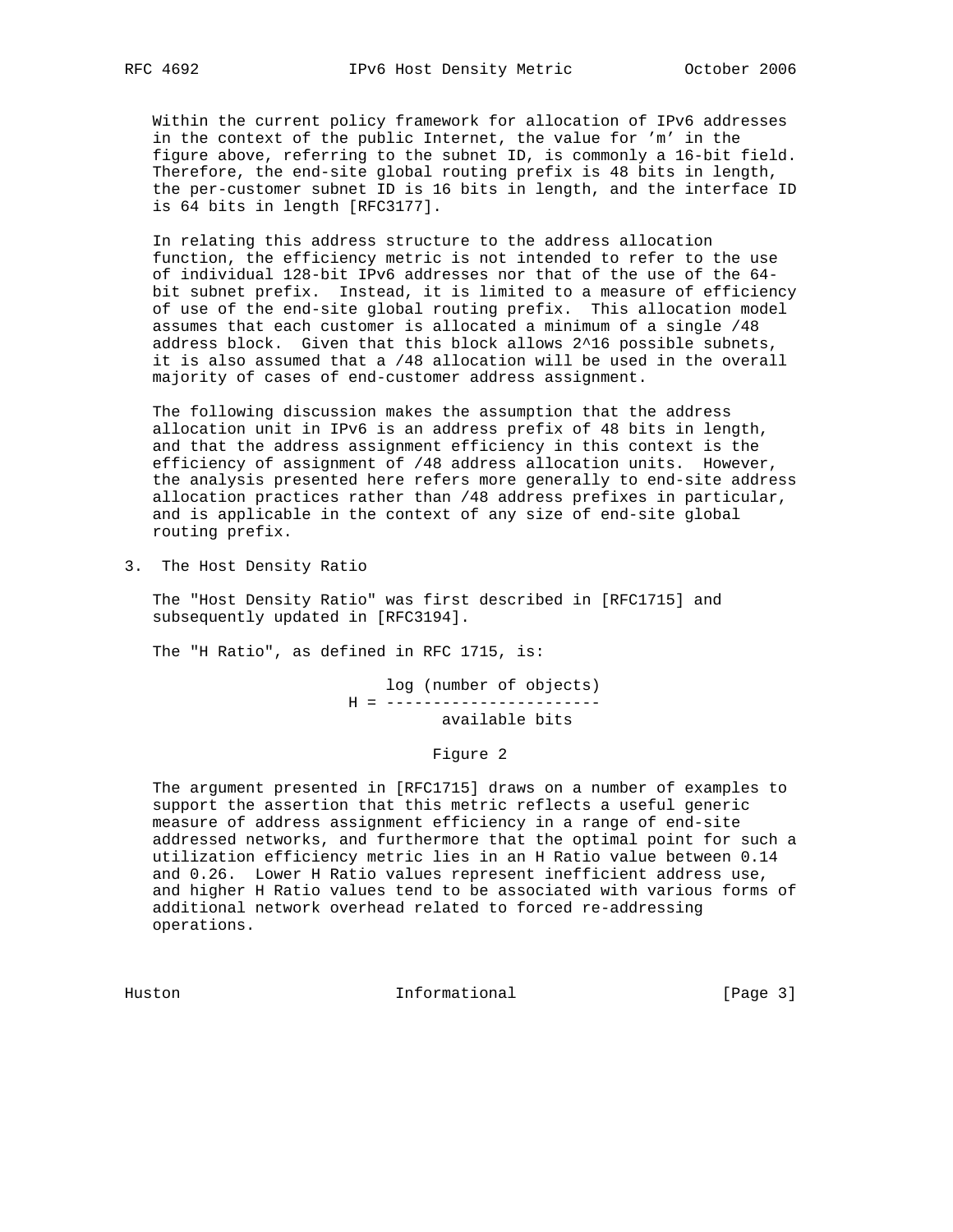This particular metric has a maximal value of log base 10 of 2, or 0.30103.

 The metric was 'normalized' in RFC 3194, and a new metric, the "HD- Ratio" was introduced, with the following definition:

> log(number of allocated objects) HD = ----------------------------------------- log(maximum number of allocatable objects)

> > Figure 3

 HD-Ratio values are proportional to the H ratio, and the values of the HD-Ratio range from 0 to 1. The analysis described in [RFC3194] applied this HD-Ratio metric to the examples given in [RFC1715] and, on the basis of these examples, postulated that HD-Ratio values of 0.85 or higher force the network into some form of renumbering. HD- Ratio values of 0.80 or lower were considered an acceptable network efficiency metric.

 The HD-Ratio is referenced within the IPv6 address allocation policies used by the Regional Internet Registries, and their IPv6 address allocation policy documents specify that an HD-Ratio metric of 0.8 is an acceptable objective in terms of address assignment efficiency for an IPv6 network.

 By contrast, the generally used address efficiency metric for IPv4 is the simple ratio of the number of allocated (or addressed) objects to the maximum number of allocatable objects. For IPv4, the commonly applied value for this ratio is 0.8 (or 80%).

 A comparison of these two metrics is given in Table 1 of Attachment A.

4. The Role of an Address Efficiency Metric

 The role of the address efficiency metric is to provide objective metrics relating to a network's use of address space that can be used by both the allocation entity and the applicant to determine whether an address allocation is warranted, and provide some indication of the size of the address allocation that should be undertaken. The metric provides a target address utilization level that indicates at what point a network's address resource may be considered "fully utilized".

 The objective here is to allow the network service provider to deploy addresses across both network infrastructure and the network's customers in a manner that does not entail periodic renumbering, and

Huston **Informational Informational** [Page 4]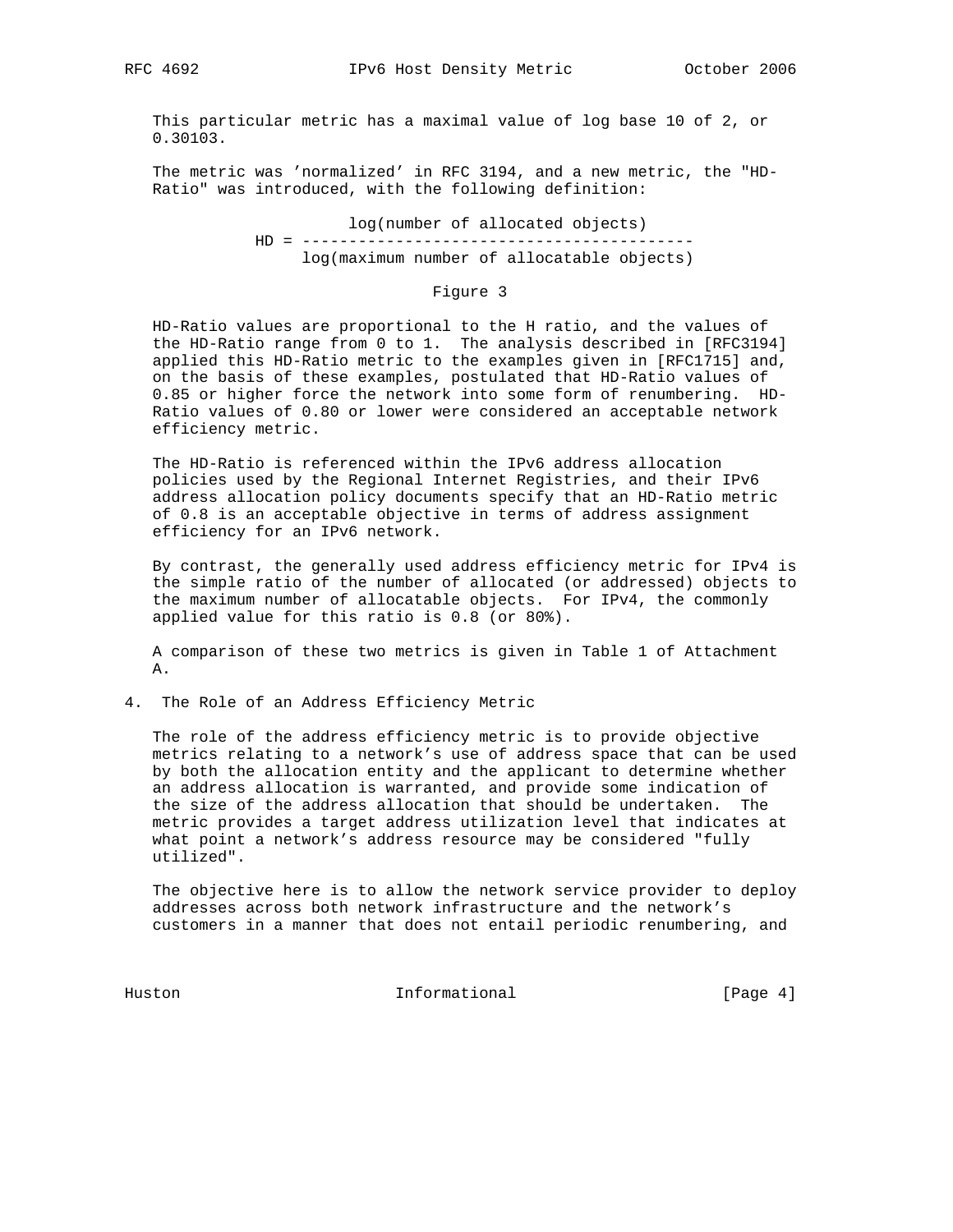in a manner that allows both the internal routing system and inter domain routing system to operate without excessive fragmentation of the address space and consequent expansion of the number of route objects carried within the routing systems. This entails use of an addressing plan where at each level of structure within the network there is a pool of address blocks that allows expansion of the network at that structure level without requiring renumbering of the remainder of the network.

 It is recognized that an address utilization efficiency metric of 100% is unrealistic in any scenario. Within a typical network address plan, the network's address space is exhausted not when all address resources have been used, but at the point when one element within the structure has exhausted its pool, and when augmentation of this pool by drawing from the pools of other elements would entail extensive renumbering. While it is not possible to provide a definitive threshold of what overall efficiency level is obtainable in all IP networks, experience with IPv4 network deployments suggests that it is reasonable to observe that at any particular level within a hierarchically structured address deployment plan an efficiency level of between 60% to 80% is an achievable metric in the general case.

 This IPv4 efficiency threshold is significantly greater than that observed in the examples provided in conjunction with the HD-Ratio description in [RFC1715]. Note that the examples used in the HD- Ratio are drawn from, among other sources, the Public Switched Telephone Network (PSTN). This comparison with the PSTN warrants some additional examination. There are a number of differences between public IP network deployments and PSTN deployments that may account for this difference. IP addresses are deployed on a per provider basis with an alignment to network topology. PSTN addresses are, on the whole, deployed using a geographical distribution system of "call areas" that share a common number prefix. Within each call area, a sufficient number blocks from the number prefix must be available to allow each operator to draw their own number block from the area pool. Within the IP environment, service providers do not draw address blocks from a common geographic number pool but receive address blocks from the Regional Internet Registry on a 'whole of network' basis. This difference in the address structure allows an IP environment to achieve an overall higher level of address utilization efficiency.

 In terms of considering the number of levels of internal hierarchy in IP networks, the interior routing protocol, if uniformly deployed, admits a hierarchical network structure that is only two levels deep, with a fully connected backbone "core" and a number of satellite areas that are directly attached to this "core". Additional levels

Huston Informational [Page 5]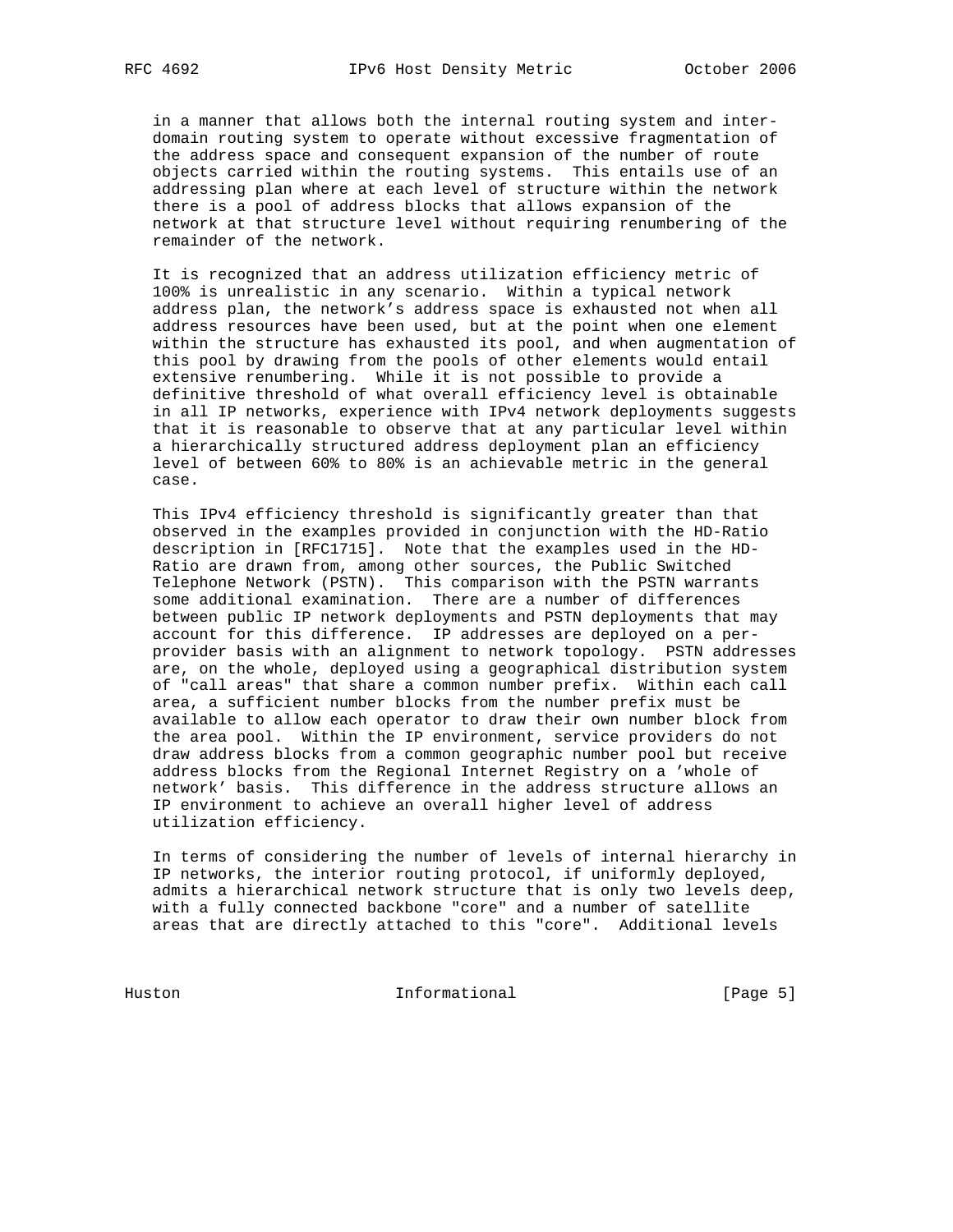of routing hierarchy may be obtained using various forms of routing confederations, but this is not an extremely common deployment technique. The most common form of network structure used in large IP networks is a three-level structure using regions, individual Points of Presence (POPs), and end-customers.

 Also, note that large-scale IP deployments typically use a relatively flat routing structure, as compared to a deeply hierarchical structure. In order to improve the dynamic performance of the interior routing protocol the number of routes carried in the interior routing protocol, is commonly restricted to the routes corresponding to next-hop destinations for iBGP routes, and customer routes are carried in the iBGP domain and aggregated at the point where the routes are announced in eBGP sessions. This implies that per-POP or per-region address aggregations according to some fixed address hierarchy is not a necessary feature of large IP networks, so strict hierarchical address structure within all parts of the network is not a necessity in such routing environments.

5. Network Structure and Address Efficiency Metric

 An address efficiency metric can be expressed using the number of levels of structure (n) and the efficiency achieved at each level (e). If the same efficiency threshold is applied at each level of structure, the resultant efficiency threshold is e^n. This then allows us to make some additional observations about the HD-Ratio values. Table 2 of Appendix A (Figure 8) indicates the number of levels of structure that are implied by a given HD-Ratio value of 0.8 for each address allocation block size, assuming a fixed efficiency level at all levels of the structure. The implication is that for large address blocks, the HD-Ratio assumes a large number of elements in the hierarchical structure, or a very low level of address efficiency at the lower levels. In the case of IP network deployments, this latter situation is not commonly the case.

 The most common form of interior routing structure used in IP networks is a two-level routing structure. It is consistent with this constrained routing architecture that network address plans appear to be commonly devised using up to a three-level hierarchical structure, while for larger networks a four-level structure may generally be used.

Huston **Informational Informational** [Page 6]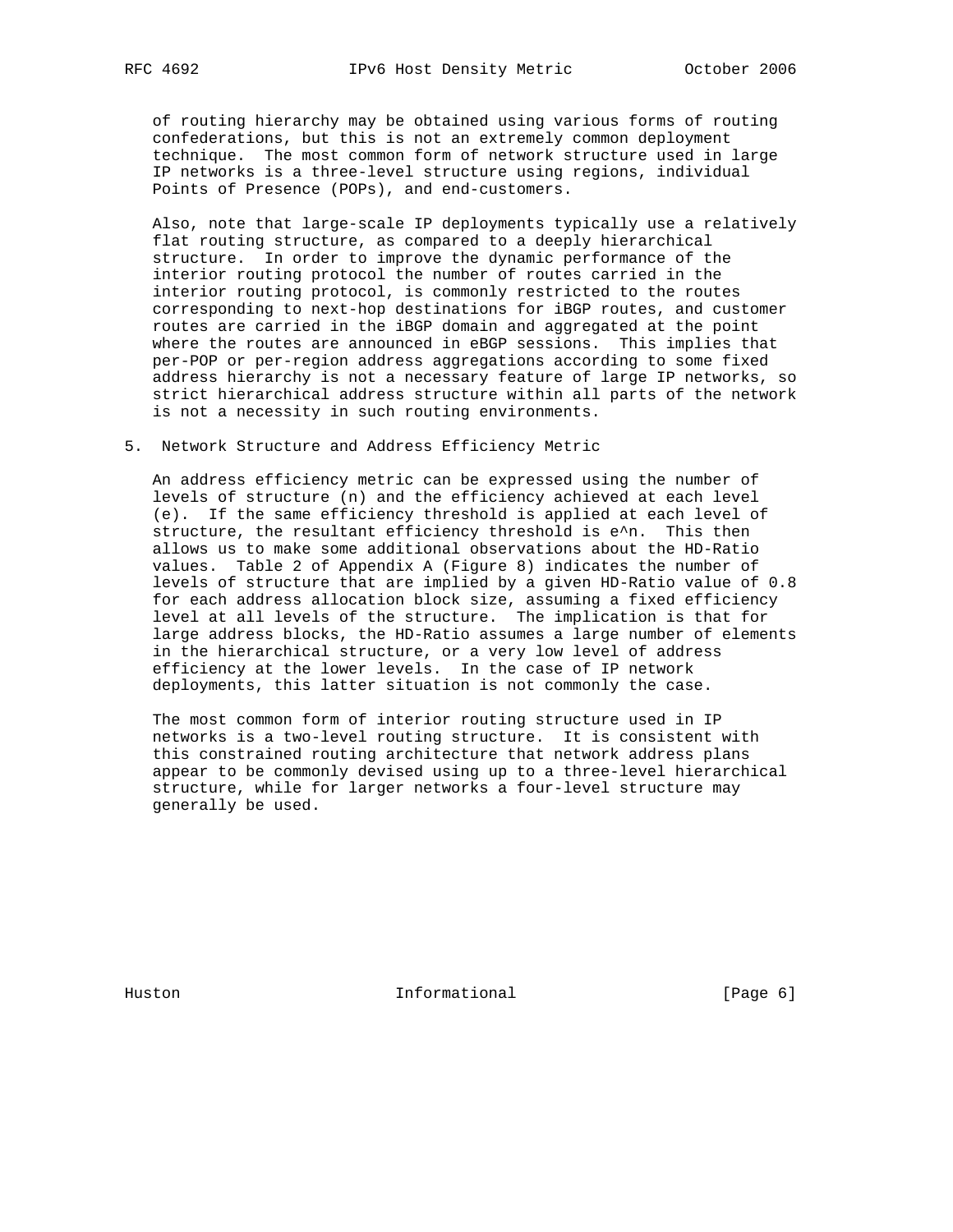Table 3 of Attachment A (Figure 9) shows an example of address efficiency outcomes using a per-level efficiency metric of 0.75 (75%) and a progressively deeper network structure as the address block expands. This model (termed here "limited levels") limits the maximal number of levels of internal hierarchy to 6 and uses a model where the number of levels of network hierarchy increases by 1 when the network increases in size by a factor of a little over one order of magnitude.

 It is illustrative to compare these metrics for a larger network deployment. If, for example, the network is designed to encompass 8 million end customers, each of which is assigned a 16-bit subnet ID for their end site, then the following table Figure 4 indicates the associated allocation size as determined by the address efficiency metric.

Allocation: 8M Customers

Allocation Relative Ratio

| 100% Allocation Efficiency<br>80% Efficiency (IPv4)<br>$0.8$ HD-Ratio<br>75% with Limited Level | /25<br>/24<br>/19<br>123 | 64 |
|-------------------------------------------------------------------------------------------------|--------------------------|----|
| $0.94$ HD-Ratio                                                                                 | 123                      |    |
|                                                                                                 |                          |    |

### Figure 4

 Note that the 0.8 HD-Ratio produces a significantly lower efficiency level than the other metrics. The limited-level model appears to point to a more realistic value for an efficiency value for networks of this scale (corresponding to a network with 4 levels of internal hierarchy, each with a target utilization efficiency of 75%). This limited-level model corresponds to an HD-Ratio with a threshold value of 0.945.

6. Varying the HD-Ratio

 One way to model the range of outcomes of taking a more limited approach to the number of levels of aggregateable hierarchy is to look at a comparison of various values for the HD-Ratio with the model of a fixed efficiency and the "Limited Levels" model. This is indicated in Figure 5.

Huston **Informational Informational** [Page 7]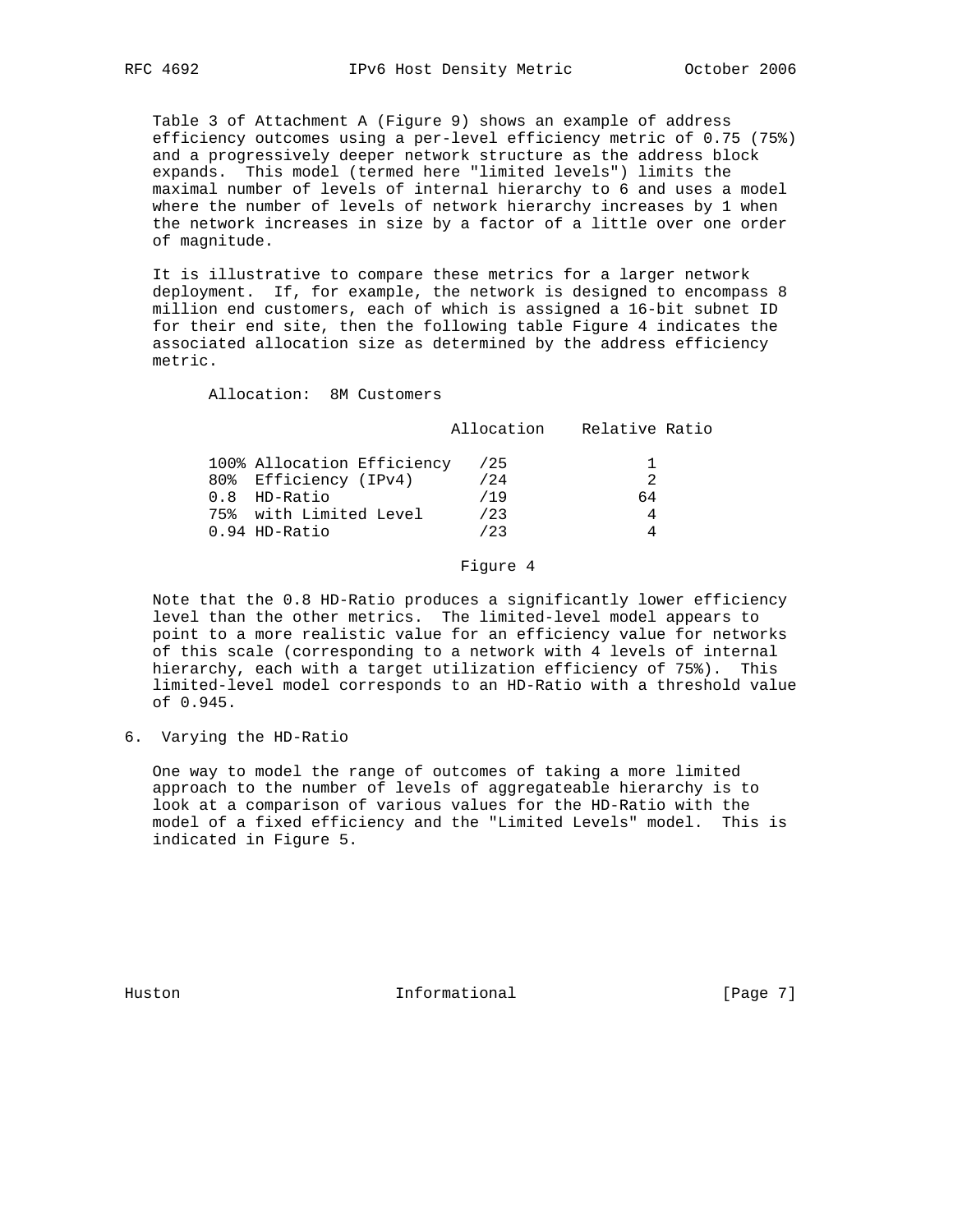|

|    | Limited    | HD-Ratio |       |       |       |       |       |
|----|------------|----------|-------|-------|-------|-------|-------|
|    | Levels     | 0.98     | 0.94  | 0.90  | 0.86  | 0.82  | 0.80  |
|    |            |          |       |       |       |       |       |
|    | 0.750      | 0.986    | 0.959 | 0.933 | 0.908 | 0.883 | 0.871 |
|    | 4<br>0.750 | 0.946    | 0.847 | 0.758 | 0.678 | 0.607 | 0.574 |
| 8  | 0.750      | 0.895    | 0.717 | 0.574 | 0.460 | 0.369 | 0.330 |
| 12 | 0.563      | 0.847    | 0.607 | 0.435 | 0.312 | 0.224 | 0.189 |
| 16 | 0.563      | 0.801    | 0.514 | 0.330 | 0.212 | 0.136 | 0.109 |
| 20 | 0.422      | 0.758    | 0.435 | 0.250 | 0.144 | 0.082 | 0.062 |
| 24 | 0.422      | 0.717    | 0.369 | 0.189 | 0.097 | 0.050 | 0.036 |
| 28 | 0.316      | 0.678    | 0.312 | 0.144 | 0.066 | 0.030 | 0.021 |
| 32 | 0.316      | 0.642    | 0.264 | 0.109 | 0.045 | 0.018 | 0.012 |
| 36 | 0.237      | 0.607    | 0.224 | 0.082 | 0.030 | 0.011 | 0.007 |
| 40 | 0.237      | 0.574    | 0.189 | 0.062 | 0.021 | 0.007 | 0.004 |
| 44 | 0.178      | 0.543    | 0.160 | 0.047 | 0.014 | 0.004 | 0.002 |
| 48 | 0.178      | 0.514    | 0.136 | 0.036 | 0.009 | 0.003 | 0.001 |

# Prefix Length (bits)

### Figure 5

 As shown in this figure, it is possible to select an HD-Ratio value that models IP level structures in a fashion that behaves more consistently for very large deployments. In this case, the choice of an HD-Ratio of 0.94 is consistent with a limited-level model of up to 6 levels of hierarchy with a metric of 75% density at each level. This correlation is indicated in Table 3 of Attachment A.

# 6.1. Simulation Results

 In attempting to assess the impact of potentially changing the HD- Ratio to a lower value, it is useful to assess this using actual address consumption data. The results described here use the IPv4 allocation data as published by the Regional Internet Registries [RIR-Data]. The simulation work assumes that the IPv4 delegation data uses an IPv4 /32 for each end customer, and that assignments have been made based on an 80% density metric in terms of assumed customer count. The customer count is then used as the basis of an IPv6 address allocation, using the HD-Ratio to map from a customer count to the size of an address allocation.

Huston **Informational Informational** [Page 8]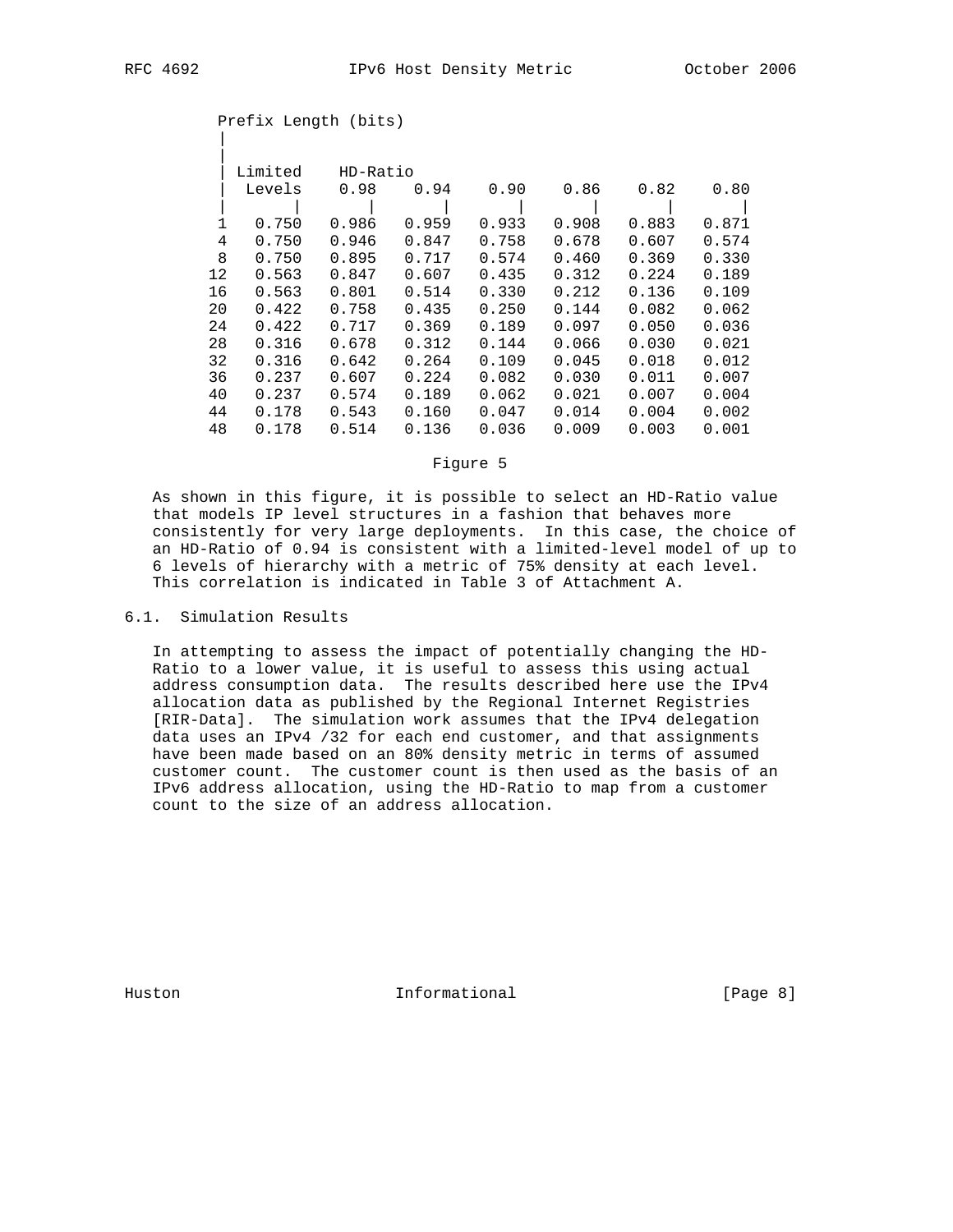The result presented here is that of a simulation of an IPv6 address allocation registry, using IPv4 allocation data as published by the RIRs spanning the period from January 1, 1999 until August 31, 2004. The aim is to identify the relative level of IPv6 address consumption using a IPv6 request size profile based on the application of various HD-Ratio values to the derived customer numbers.

 The profile of total address consumption for selected HD-Ratio values is indicated in Figure 6. The simulation results indicate that the choice of an HD-Ratio of 0.8 consumes a total of 7 times the address space of that consumed when using an HD-Ratio of 0.94.

| HD-Ratio        |          |                        | Total Address Consumption |
|-----------------|----------|------------------------|---------------------------|
|                 |          | Prefix Length Count of |                           |
|                 | Notation |                        | /32 prefixes              |
| $0.80$ /14.45   |          |                        | 191,901                   |
| 0.81            | /14.71   |                        | 160,254                   |
| $0.82$ /15.04   |          |                        | 127,488                   |
| $0.83$ /15.27   |          |                        | 108,701                   |
| $0.84$ /15.46   |          |                        | 95,288                    |
| $0.85$ /15.73   |          |                        | 79,024                    |
| $0.86$ /15.88   |          |                        | 71,220                    |
| $0.87$ /16.10   |          |                        | 61,447                    |
| $0.88$ /16.29   |          |                        | 53,602                    |
| $0.89$ /16.52   |          |                        | 45,703                    |
| 0.90 / 16.70    |          |                        | 40,302                    |
| 0.91 / 16.77    |          |                        | 38,431                    |
| $0.92$ /16.81   |          |                        | 37,381                    |
| $0.93$ /16.96   |          |                        | 33,689                    |
| $0.94$ /17.26   |          |                        | 27,364                    |
| $0.95$ $/17.32$ |          |                        | 26,249                    |
| $0.96$ $/17.33$ |          |                        | 26,068                    |
| $0.97$ /17.33   |          |                        | 26,068                    |
| $0.98$ $/17.40$ |          |                        | 24,834                    |
| 0.99            | /17.67   |                        | 20,595                    |
|                 |          |                        |                           |

#### Figure 6

 The implication of these results imply that an IPv6 address registry will probably see sufficient distribution of allocation request sizes such that the choice of a threshold HD-Ratio will impact the total address consumption rates, and the variance between an HD-Ratio of 0.8 and an HD-Ratio of 0.99 is a factor of one order of magnitude in relative address consumption over an extended period of time. The simulation also indicates that the overall majority of allocations fall within a /32 minimum allocation size (between 74% to 95% of all address allocations), and that the selection of a particular HD-Ratio value has a significant impact in terms of allocation sizes for a

Huston **Informational Informational** [Page 9]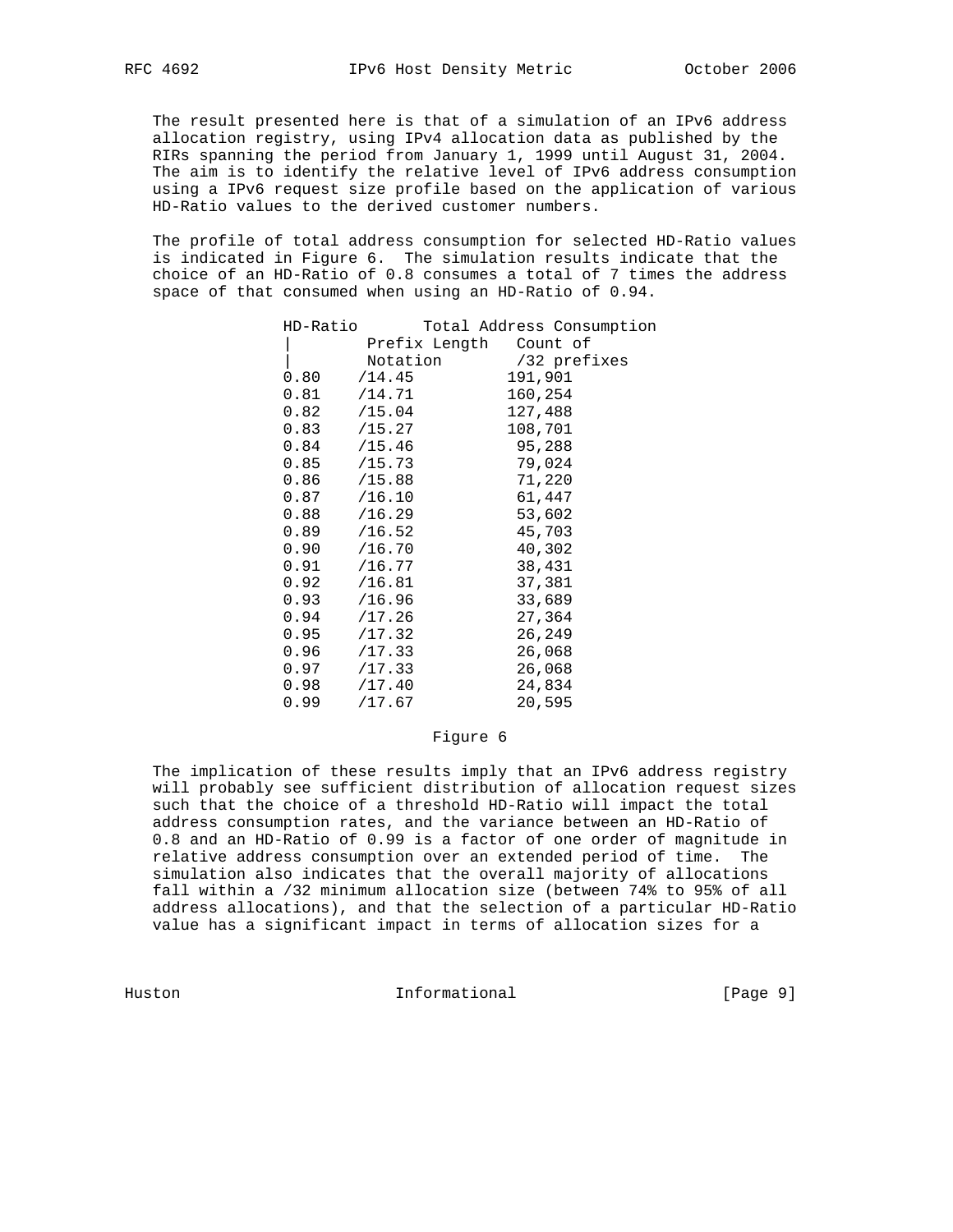small proportion of allocation transactions (the remainder of allocations range between a /19 to a /31 for an HD-Ratio of 0.8 and between a /26 and a /31 for an HD-Ratio of 0.99).

 The conclusion here is that the choice of the HD-Ratio will have some impact on one quarter of all allocations, while the remainder are serviced using the minimum allocation unit of a /32 address prefix. Of these 'impacted' allocations that are larger than the minimum allocation, approximately one tenth of these allocations are 'large' allocations. These large allocations have a significant impact on total address consumption, and varying the HD-Ratio for these allocations between 0.8 to 0.99 results in a net difference in total address consumption of approximately one order of magnitude. This is a heavy-tail distribution, where a small proportion of large address allocations significantly impact the total address consumption rate. Altering the HD-Ratio will have little impact on more than 95% of the IPv6 allocations but will generate significant variance within the largest 2% of these allocations, which, in turn, will have a significant impact on total address consumption rates.

### 7. Considerations

 The HD-Ratio with a value of 0.8 as a model of network address utilization efficiency produces extremely low efficiency outcomes for networks spanning of the order of 10\*\*6 end customers and larger.

 The HD-Ratio with a 0.8 value makes the assumption that as the address allocation block increases in size, the network within which the addresses will be deployed adds additional levels of hierarchical structure. This increasing depth of hierarchical structure to arbitrarily deep hierarchies is not a commonly observed feature of public IP network deployments.

 The fixed efficiency model, as used in the IPv4 address allocation policy, uses the assumption that as the allocation block becomes larger, the network structure remains at a fixed level of levels; if the number of levels is increased, then efficiency achieved at each level increases significantly. There is little evidence to suggest that increasing a number of levels in a network hierarchy increases the efficiency at each level.

 It is evident that neither of these models accurately encompass IP network infrastructure models and the associated requirements of address deployment. The fixed efficiency model places an excessive burden on the network operator to achieve very high levels of utilization at each level in the network hierarchy, leading to either customer renumbering or deployment of technologies such as Network Address Translation (NAT) to meet the target efficiency value in a

Huston Informational [Page 10]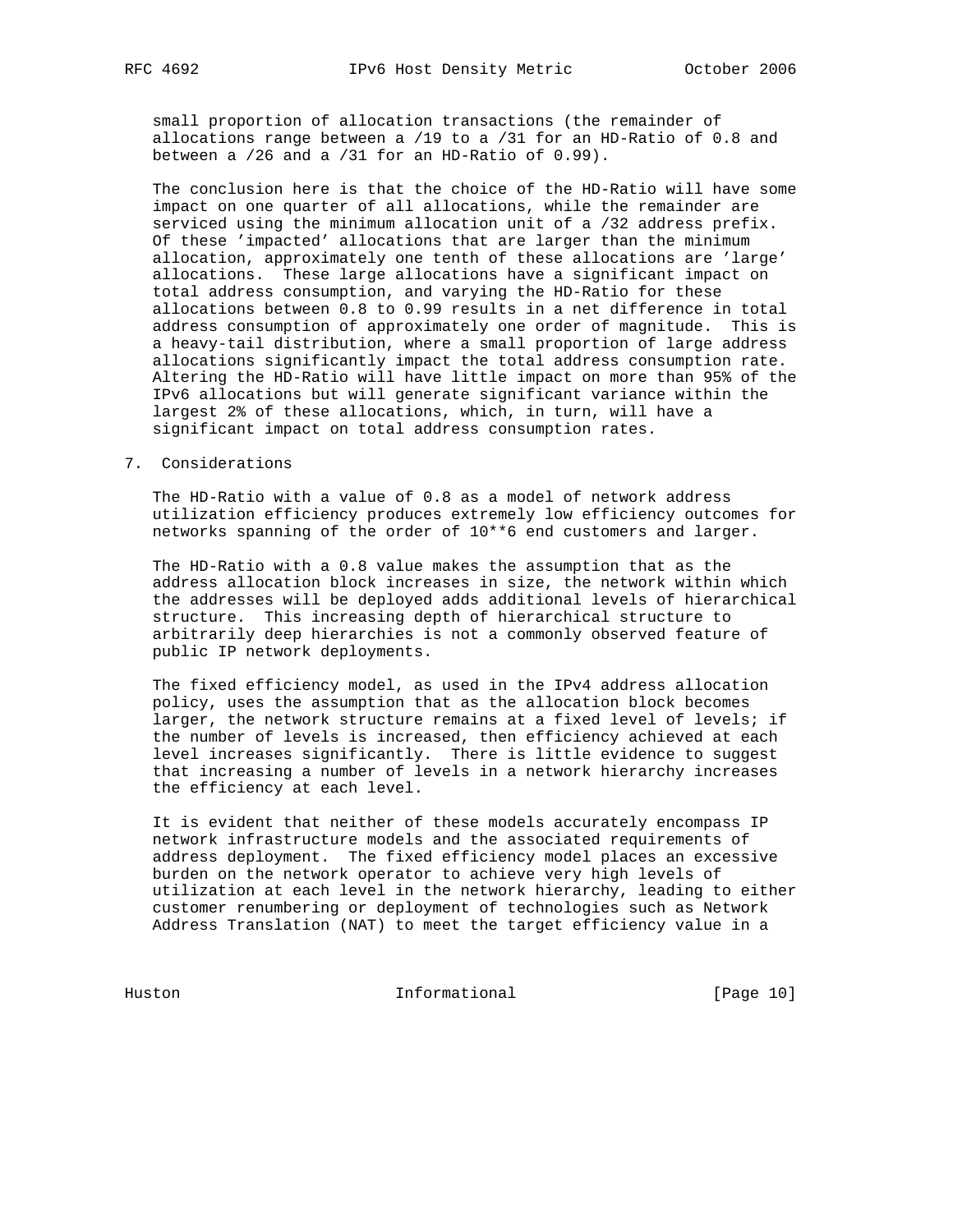hierarchically structured network. The HD-Ratio model using a value of 0.8 specifies an extremely low address efficiency target for larger networks, and while this places no particular stress on network architects in terms of forced renumbering, there is the concern that this represents an extremely inefficient use of address resources. If the objective of IPv6 is to encompass a number of decades of deployment, and to span a public network that ultimately encompasses many billions of end customers and a very high range and number of end use devices and components, then there is legitimate cause for concern that the HD-Ratio value of 0.8 may be setting too conservative a target for address efficiency, in that the total address consumption targets may be achieved too early.

 This study concludes that consideration should be given to the viability of specifying a higher HD-Ratio value as representing a more relevant model of internal network structure, internal routing, and internal address aggregation structures in the context of IPv6 network deployment.

8. Security Considerations

 Considerations of various forms of host density metrics create no new threats to the security of the Internet.

9. Acknowledgements

 The document was reviewed by Kurt Lindqvist, Thomas Narten, Paul Wilson, David Kessens, Bob Hinden, Brian Haberman, and Marcelo Bagnulo.

Huston **Informational Informational** [Page 11]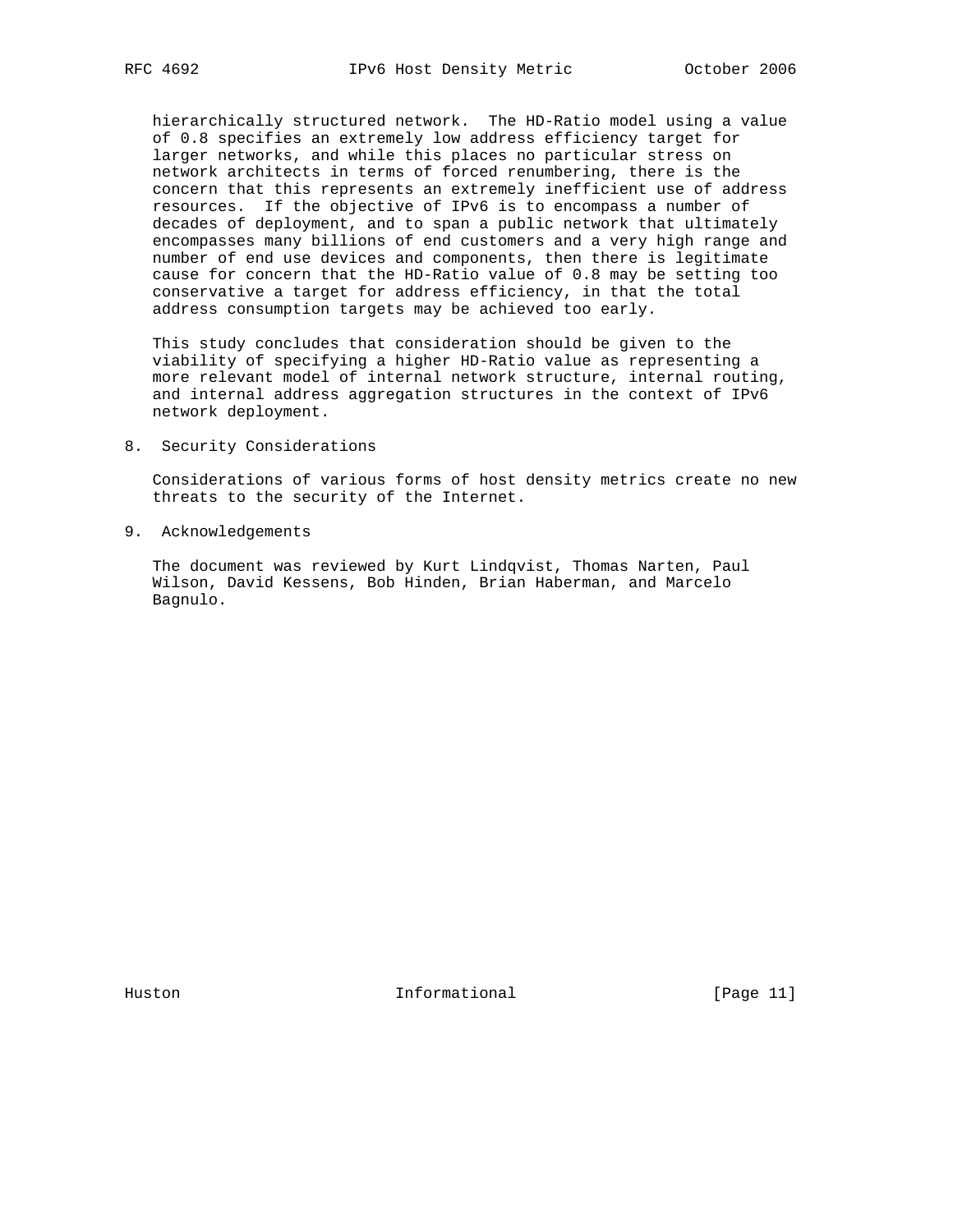# 10. References

- 10.1. Normative References
- [RFC1715] Huitema, C., "The H Ratio for Address Assignment Efficiency", RFC 1715, November 1994.
	- [RFC3177] IAB and IESG, "IAB/IESG Recommendations on IPv6 Address Allocations to Sites", RFC 3177, September 2001.
	- [RFC3194] Durand, A. and C. Huitema, "The H-Density Ratio for Address Assignment Efficiency An Update on the H ratio", RFC 3194, November 2001.
	- [RFC4291] Hinden, R. and S. Deering, "IP Version 6 Addressing Architecture", RFC 4291, February 2006.

# 10.2. Informative References

 [RIR-Data] RIRs, "RIR Delegation Records", February 2005, <ftp://ftp.apnic.net/pub/stats/>.

Huston **Informational Informational** [Page 12]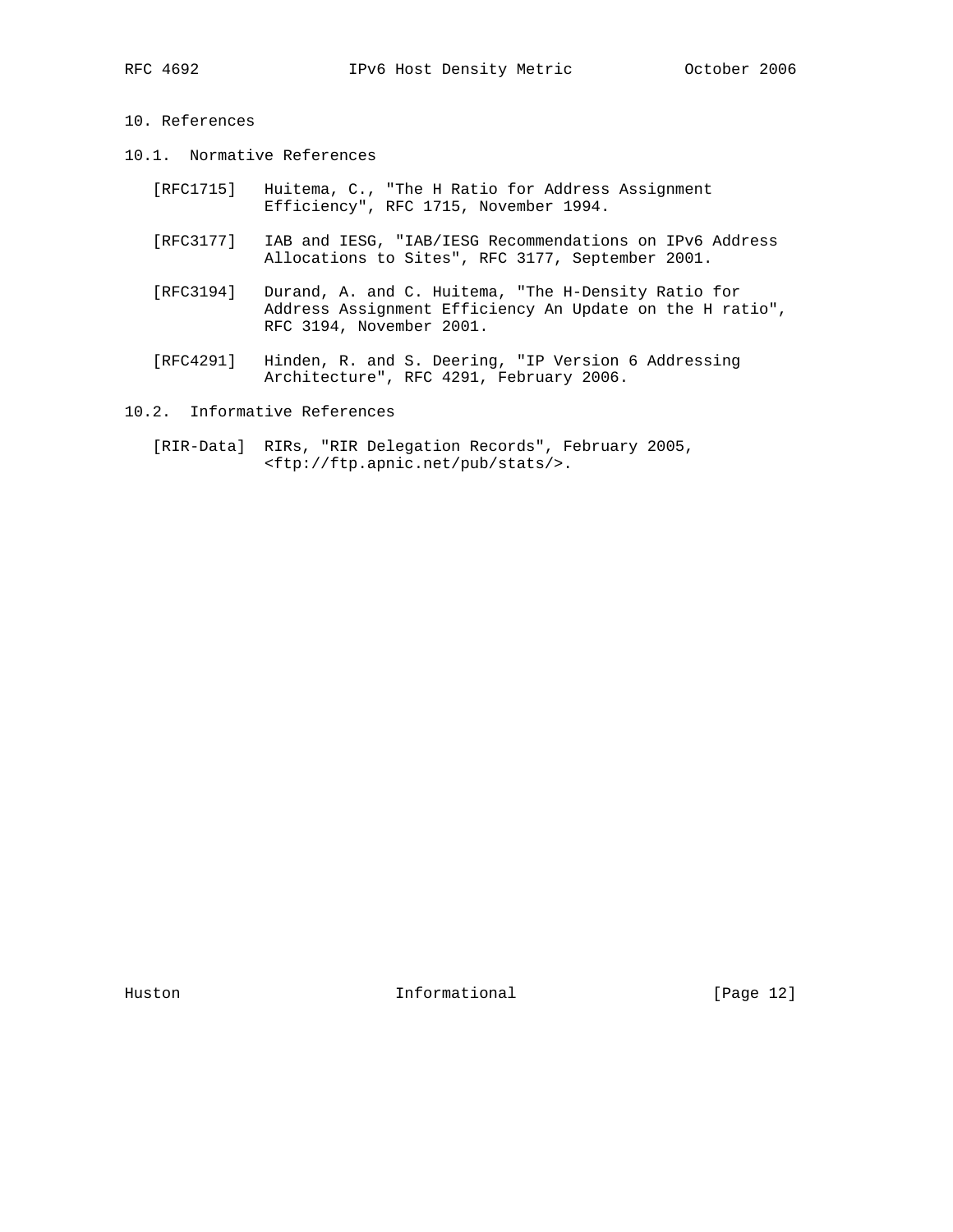# Appendix A. Comparison Tables

 The first table compares the threshold number of /48 end user allocations that would be performed for a given assigned address block in order to consider that the utilization has achieved its threshold utilization level.

 Fixed Efficiency Value 0.8 HD-Ratio Value 0.8

> Number of /48 allocations to fill the address block to the threshold level

| Prefix | Size             |               | Fixed Efficiency |                | HD-Ratio       |
|--------|------------------|---------------|------------------|----------------|----------------|
|        |                  | 0.8           |                  |                | 0.8            |
| /48    | 1                |               | 1 100%           | 1              | 100%           |
| /47    | $\overline{2}$   |               | 2 100%           | $\overline{a}$ | 87%            |
| /46    | 4                |               | 4 100%           | 3              | 76%            |
| /45    | 8                | 7             | 88%              | 5              | 66%            |
| /44    | 16               | 13            | 81%              | 9              | 57%            |
| /43    | 32               | 26            | 81%              | 16             | 50%            |
| /42    | 64               | 52            | 81%              | 28             | 44%            |
| /41    | 128              | 103           | 80%              | 49             | 38%            |
| /40    | 256              | 205           | 80%              | 84             | 33%            |
| /39    | 512              | 410           | 80%              | 147            | 29%            |
| /38    | 1,024            | 820           | 80%              | 256            | 25%            |
| /37    | 2,048            | 1,639         | 80%              | 446            | 22%            |
| /36    | 4,096            | 3,277         | 80%              | 776            | 19%            |
| /35    | 8,192            | 6,554         | 80%              | 1,351          | 16%            |
| /34    | 16,384           | 13,108        | 80%              | 2,353          | 14%            |
| /33    | 32,768           | 26,215        | 80%              | 4,096          | 13%            |
| /32    | 65,536           | 52,429        | 80%              | 7,132          | 11%            |
| /31    | 131,072          | 104,858       | 80%              | 12,417         | 9%             |
| /30    | 262,144          | 209,716       | 80%              | 21,619         | 8 <sup>°</sup> |
| /29    | 524,288          | 419,431       | 80%              | 37,641         | $7\%$          |
| /28    | 1,048,576        | 838,861       | 80%              | 65,536         | 6%             |
| /27    | 2,097,152        | 1,677,722     | 80%              | 114,105        | 5%             |
| /26    | 4,194,304        | 3, 355, 444   | 80%              | 198,668        | 5%             |
| /25    | 8,388,608        | 6,710,887     | 80%              | 345,901        | 4%             |
| /24    | 16,777,216       | 13, 421, 773  | 80%              | 602,249        | $4\,$          |
| /23    | 33,554,432       | 26,843,546    | 80%              | 1,048,576      | 3%             |
| /22    | 67,108,864       | 53,687,092    | 80%              | 1,825,677      | 3%             |
| /21    | 134, 217, 728    | 107,374,180   | 80%              | 3,178,688      | $2\,$          |
| /20    | 268, 435, 456    | 214,748,365   | 80%              | 5,534,417      | $2\,$          |
| /19    | 536,870,912      | 429, 496, 730 | 80%              | 9,635,980      | $2\,$          |
| /18    | 1,073,741,824    | 858,993,460   | 80%              | 16,777,216     | $2\,$          |
| /17    | 2, 147, 483, 648 | 1,717,986,919 | 80%              | 29,210,830     | $1\%$          |

Huston **Informational Informational** [Page 13]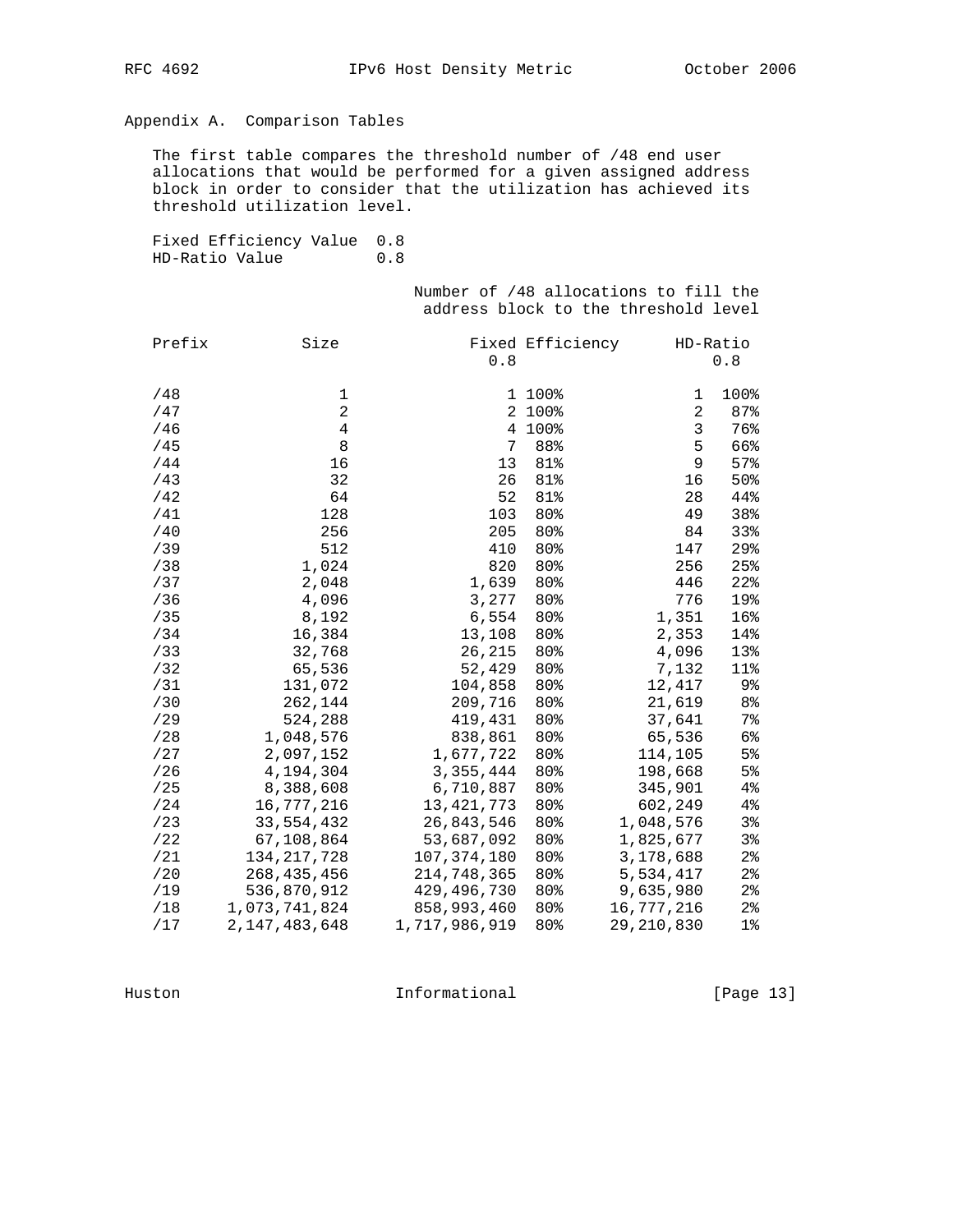| /16 | 4,294,967,296                       | 3,435,973,837                               | 80% | 50,859,008         | 1%    |
|-----|-------------------------------------|---------------------------------------------|-----|--------------------|-------|
| /15 | 8,589,934,592                       | 6,871,947,674                               | 80% | 88,550,677         | 1%    |
| /14 | 17, 179, 869, 184                   | 13,743,895,348                              | 80% | 154, 175, 683      | $1\%$ |
| /13 | 34, 359, 738, 368                   | 27, 487, 790, 695                           | 80% | 268, 435, 456      | $1\%$ |
| /12 | 68,719,476,736                      | 54,975,581,389                              | 80% | 467, 373, 275      | 1%    |
| /11 | 137, 438, 953, 472                  | 109,951,162,778                             | 80% | 813, 744, 135      | $1\%$ |
| /10 | 274,877,906,944                     | 219,902,325,556                             | 80% | 1,416,810,831      | $1\,$ |
| 79  | 549,755,813,888                     | 439,804,651,111                             | 80% | 2,466,810,934      | 0 %   |
| 78  | 1,099,511,627,776                   | 879,609,302,221                             | 80% | 4,294,967,296      | 0 %   |
| 77  |                                     | 2,199,023,255,552 1,759,218,604,442         | 80% | 7,477,972,398      | 0%    |
| 76  |                                     | 4, 398, 046, 511, 104 3, 518, 437, 208, 884 |     | 80% 13,019,906,166 | 0 %   |
| /5  | 8,796,093,022,208 7,036,874,417,767 |                                             |     | 80% 22,668,973,294 | 0 %   |
|     |                                     |                                             |     |                    |       |

# Table 1. Comparison of Fixed Efficiency Threshold vs HD-Ratio Threshold

# Figure 7

 One possible assumption behind the HD-Ratio is that the inefficiencies that are a consequence of large-scale deployments are an outcome of an increased number of levels of hierarchical structure within the network. The following table calculates the depth of the hierarchy in order to achieve a 0.8 HD-Ratio, assuming a 0.8 utilization efficiency at each level in the hierarchy.

| Prefix | Size           |          | 0.8 Structure |
|--------|----------------|----------|---------------|
|        |                | HD-Ratio | Levels        |
| /48    | 1              | 1        | 1             |
| /47    | 2              | 2        | 1             |
| /46    | $\overline{4}$ | 3        | 2             |
| /45    | 8              | 5        | 2             |
| /44    | 16             | 9        | 3             |
| /43    | 32             | 16       | 4             |
| /42    | 64             | 28       | 4             |
| /41    | 128            | 49       | 5             |
| /40    | 256            | 84       | 5             |
| /39    | 512            | 147      | 6             |
| /38    | 1,024          | 256      | 7             |
| /37    | 2,048          | 446      | 7             |
| /36    | 4,096          | 776      | 8             |
| /35    | 8,192          | 1,351    | 9             |
| /34    | 16,384         | 2,353    | 9             |
| /33    | 32,768         | 4,096    | 10            |
| /32    | 65,536         | 7,132    | 10            |
| /31    | 131,072        | 12,417   | 11            |
| /30    | 262,144        | 21,619   | 12            |
| /29    | 524,288        | 37,641   | 12            |
| /28    | 1,048,576      | 65,536   | 13            |

Huston Informational [Page 14]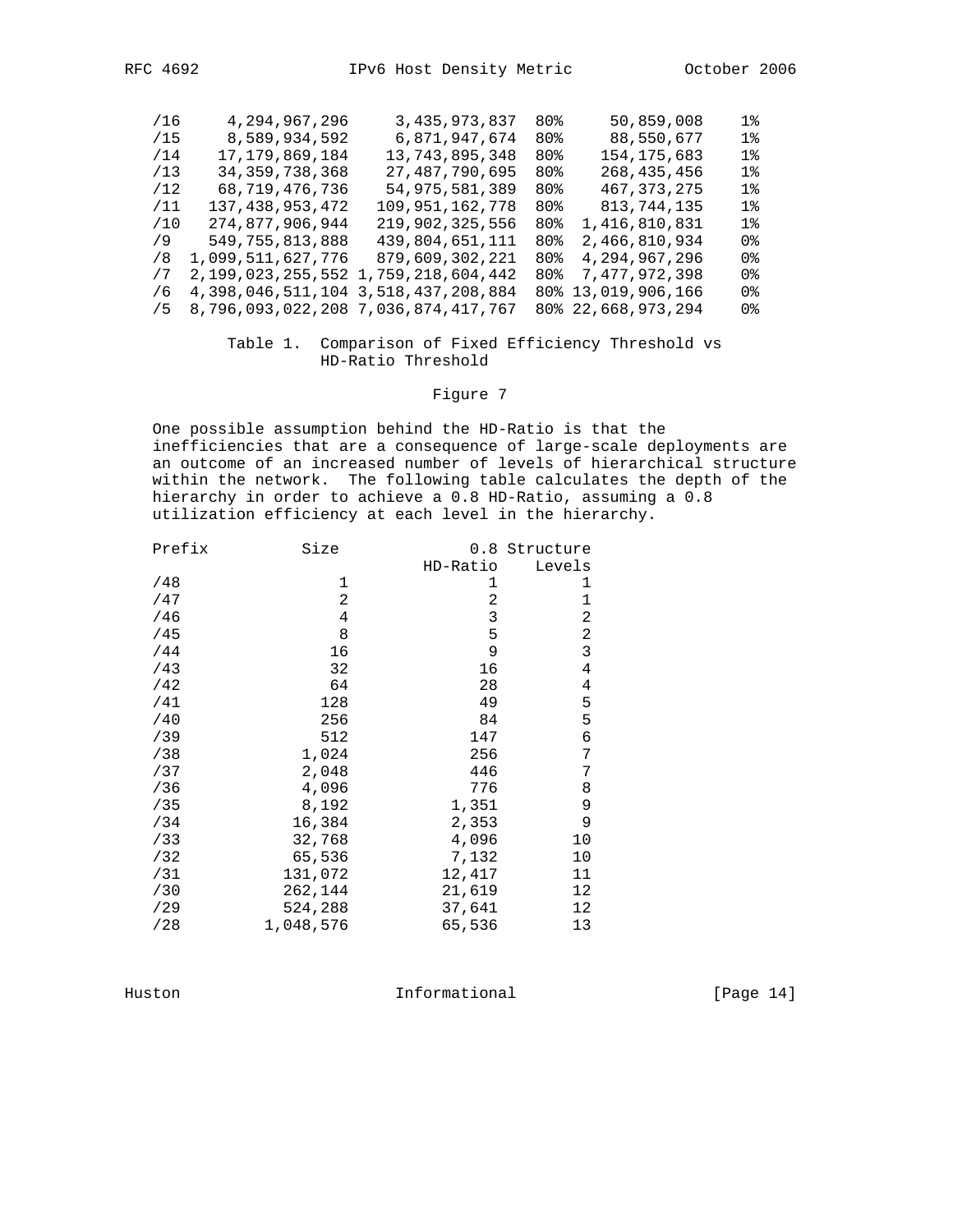| /27 | 2,097,152         | 114,105       | 14 |
|-----|-------------------|---------------|----|
| /26 | 4,194,304         | 198,668       | 14 |
| /25 | 8,388,608         | 345,901       | 15 |
| /24 | 16,777,216        | 602,249       | 15 |
| /23 | 33,554,432        | 1,048,576     | 16 |
| /22 | 67,108,864        | 1,825,677     | 17 |
| /21 | 134, 217, 728     | 3,178,688     | 17 |
| /20 | 268,435,456       | 5,534,417     | 18 |
| /19 | 536,870,912       | 9,635,980     | 19 |
| /18 | 1,073,741,824     | 16,777,216    | 19 |
| /17 | 2,147,483,648     | 29,210,830    | 20 |
| /16 | 4,294,967,296     | 50,859,008    | 20 |
| /15 | 8,589,934,592     | 88,550,677    | 21 |
| /14 | 17,179,869,184    | 154,175,683   | 22 |
| /13 | 34, 359, 738, 368 | 268,435,456   | 22 |
| /12 | 68,719,476,736    | 467, 373, 275 | 23 |
| /11 | 137,438,953,472   | 813,744,135   | 23 |
| /10 | 274,877,906,944   | 1,416,810,831 | 24 |
| /9  | 549,755,813,888   | 2,466,810,934 | 25 |
| /8  | 1,099,511,627,776 | 4,294,967,296 | 25 |
|     |                   |               |    |

Table 2: Number of Structure Levels Assumed by HD-Ratio

# Figure 8

 An alternative approach is to use a model of network deployment where the number of levels of hierarchy increases at a lower rate than that indicated in a 0.8 HD-Ratio model. One such model is indicated in the following table. This is compared to using an HD-Ratio value of 0.94.

Per-Level Target Efficiency: 0.75

| Prefix |       | Size Stepped<br>Levels | 0.75  | Stepped Efficiency | HD-Ratio<br>0.94 |        |
|--------|-------|------------------------|-------|--------------------|------------------|--------|
| /48    |       | -1                     |       | 1 100%             |                  | 1 100% |
| /47    | 2     | 1                      |       | 2 100%             |                  | 2 100% |
| /46    | 4     | 1                      | 3     | 75%                |                  | 4 100% |
| /45    | 8     | 1                      | 6     | 75%                | 7                | 88%    |
| /44    | 16    | 1                      | 12    | 75%                | 13               | 81%    |
| /43    | 32    | 1                      | 24    | 75%                | 25               | 78%    |
| /42    | 64    | -1                     | 48    | 75%                | 48               | 75%    |
| /41    | 128   |                        | 96    | 75%                | 92               | 72%    |
| /40    | 256   | 1                      | 192   | 75%                | 177              | 69%    |
| /39    | 512   | 2                      | 384   | 75%                | 338              | 66%    |
| /38    | 1,024 | -2                     | 576   | 56%                | 649              | 63%    |
| /37    | 2,048 | 2                      | 1,152 | 56%                | 1,244            | 61%    |
|        |       |                        |       |                    |                  |        |

Huston Informational [Page 15]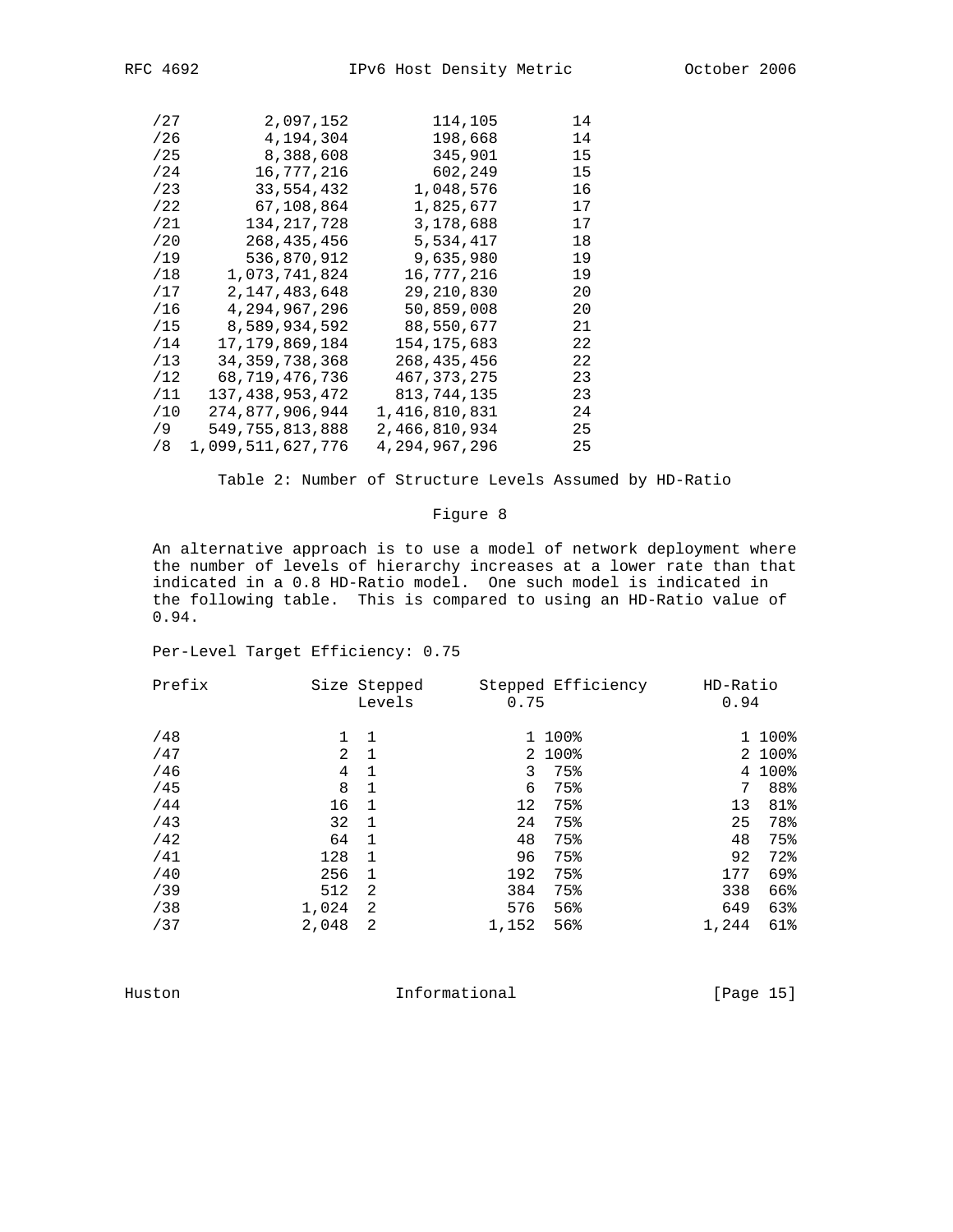| /36 | 4,096             | 2 | 2,304           | 56% | 2,386             | 58%             |
|-----|-------------------|---|-----------------|-----|-------------------|-----------------|
| /35 | 8,192             | 2 | 4,608           | 56% | 4,577             | 56%             |
| /34 | 16,384            | 2 | 9,216           | 56% | 8,780             | 54%             |
| /33 | 32,768            | 2 | 18,432          | 56% | 16,845            | 51%             |
| /32 | 65,536            | 2 | 36,864          | 56% | 32,317            | 49%             |
| /31 | 131,072           | 3 | 73,728          | 56% | 62,001            | 47%             |
| /30 | 262,144           | 3 | 110,592         | 42% | 118,951           | 45%             |
| /29 | 524,288           | 3 | 221,184         | 42% | 228,210           | 44%             |
| /28 | 1,048,576         | 3 | 442,368         | 42% | 437,827           | 42%             |
| /27 | 2,097,152         | 3 | 884,736         | 42% | 839,983           | 40 <sub>8</sub> |
| /26 | 4,194,304         | 3 | 1,769,472       | 42% | 1,611,531         | 38%             |
| /25 | 8,388,608         | 3 | 3,538,944       | 42% | 3,091,767         | 37%             |
| /24 | 16,777,216        | 3 | 7,077,888       | 42% | 5,931,642         | 35%             |
| /23 | 33,554,432        | 4 | 14,155,776      | 42% | 11,380,022        | 34%             |
| /22 | 67,108,864        | 4 | 21, 233, 664    | 32  | 21,832,894        | 33%             |
| /21 | 134,217,728       | 4 | 42,467,328      | 32% | 41,887,023        | 31%             |
| /20 | 268,435,456       | 4 | 84,934,656      | 32% | 80,361,436        | 30 <sub>8</sub> |
| /19 | 536,870,912       | 4 | 169,869,312     | 32% | 154,175,684       | 29 <sub>8</sub> |
| /18 | 1,073,741,824     | 4 | 339,738,624     | 32% | 295,790,403       | 28%             |
| /17 | 2,147,483,648     | 4 | 679,477,248     | 32  | 567,482,240       | $26$ %          |
| /16 | 4,294,967,296     | 4 | 1,358,954,496   | 32% | 1,088,730,702     | 25%             |
| /15 | 8,589,934,592     | 5 | 2,717,908,992   | 32% | 2,088,760,595     | 24              |
| /14 | 17,179,869,184    | 5 | 4,076,863,488   | 24% | 4,007,346,185     | 23              |
| /13 | 34, 359, 738, 368 | 5 | 8,153,726,976   | 24  | 7,688,206,818     | 22              |
| /12 | 68,719,476,736    | 5 | 16,307,453,952  | 24% | 14,750,041,884    | $21$ $\circ$    |
| /11 | 137,438,953,472   | 5 | 32,614,907,904  | 24% | 28, 298, 371, 876 | 21%             |
| /10 | 274,877,906,944   | 5 | 65,229,815,808  | 24% | 54,291,225,552    | 20 <sub>8</sub> |
| /9  | 549,755,813,888   | 5 | 130,459,631,616 | 24% | 104,159,249,331   | 19%             |
| /8  | 1,099,511,627,776 | 5 | 260,919,263,232 | 24  | 199,832,461,158   | 18%             |
|     |                   |   |                 |     |                   |                 |

Table 3: Limited Levels of Structure

Figure 9

Author's Address

 Geoff Huston APNIC

EMail: gih@apnic.net

Huston **Informational Informational** [Page 16]